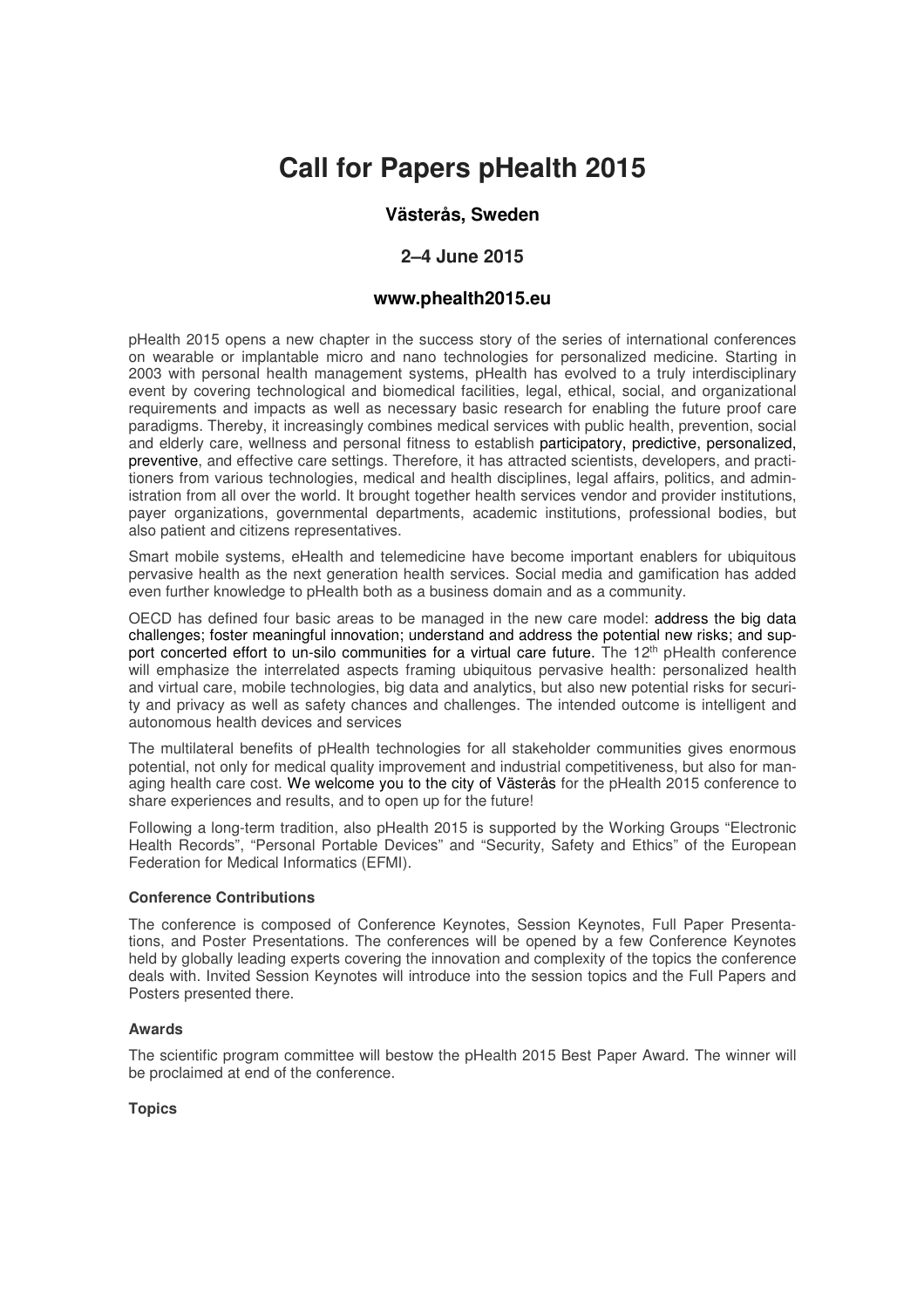The conference organizers call for innovative paper submissions describing knowledge beyond the state of the art. To support meaningful innovations and full integration of results to foster the new care paradigm, the interrelation of the addressed aspects to other aforementioned challenges of the care model should be tackled. Topics of interest in relation to the session structure include, but are not limited to:

## **Wearable and implantable devices and systems**

- Sensors, actuators and patient diagnostic systems
- Signal processing and analysis
- Bioelectrical and bio-impedance sensing techniques
- Wireless body area network communication and computing
- Multi-sensor data fusion
- Sensor pattern recognition
- Therapeutic systems
- Smart textiles

## **Solutions for personalized care**

- Personalized diagnostics
- Personalized therapy and rehabilitation
- Biomedicine and pHealth
- Biomechanics, Bioelectronics, Biophotonics and pHealth
- Personalized decision support systems
- Success stories and failure reports

## **Data and Knowledge Management and Methodologies**

- Big Data and the Quantified Self
- Business Analytics and Visualization
- Virtual Physiological Human and Gamification

## **Interoperable ICT and Telemedicine**

- Building large-scale interoperable electronic health systems
- Remote care and care integration with pHealth
- Personal Health Record systems
- Intelligent data processing and predictive algorithms in eHealth and pHealth
- Integration of mobile and home telecare with IHE

## **mHealth Applications**

- Briging mHealth and pHealth applications
- Behavioral Health services
- Towards inclusive user interfaces
- mHealth beyond care: lifestyle management
- Medical Device Directive Compliance Advantage or drawback

## **Security, Privacy, Safety and Ethics in pHealth**

- Trust and trustworthiness as enablers for pHealth
- Security, privacy and ethics in pHealth
- Experience with existing labelling systems
- Future needs for regulation, certification and labelling

## **Publications**

Submission to pHealth 2015 includes full papers only. Papers that tend to be better presented as posters will be recommended to the authors by the organizers.

Full Papers are scientific papers, future vision papers or review papers related to methodologies and/or applications. They should provide interrelations to the other ubiquitous pervasive health as-